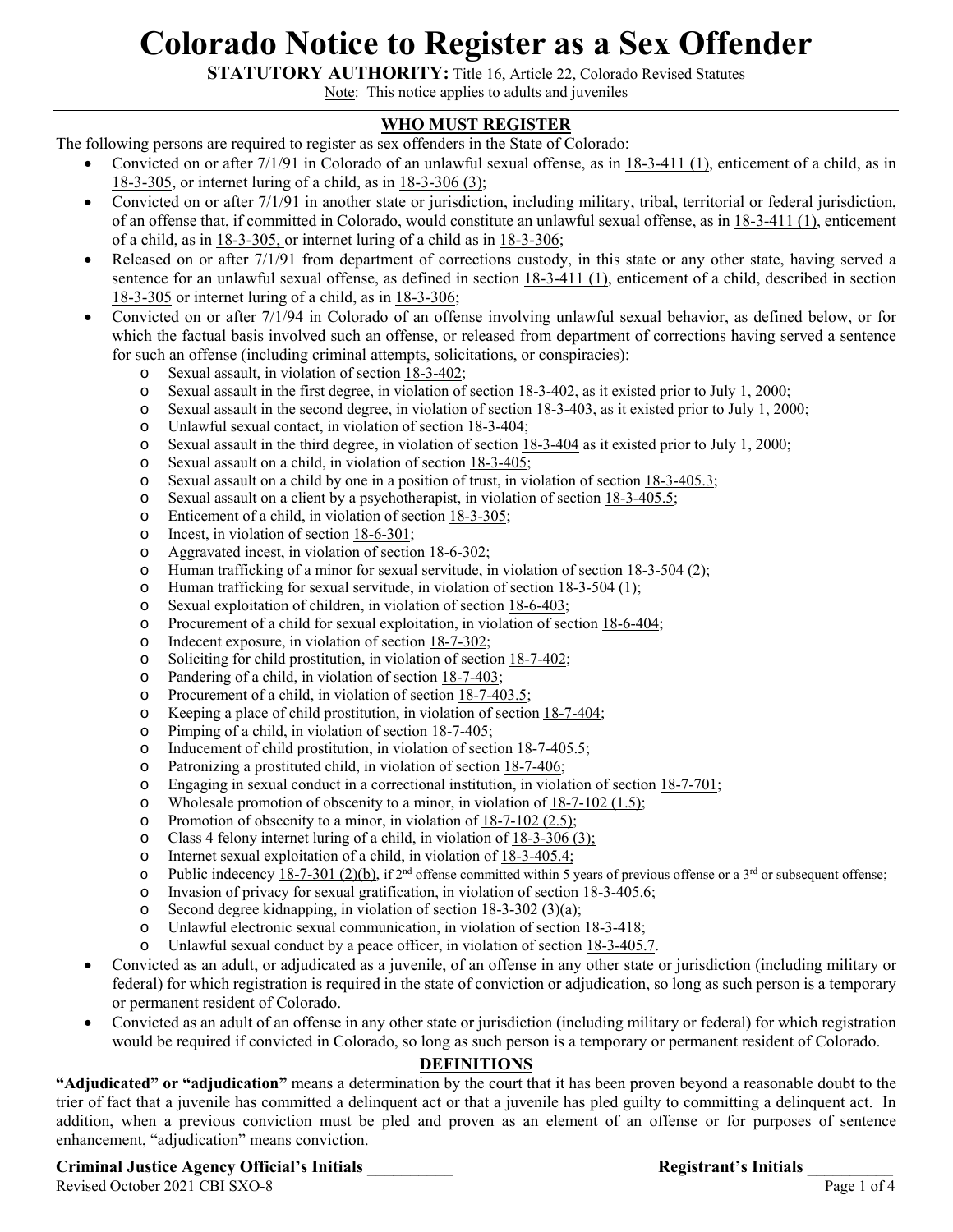"**Convicted**" **or "conviction"** means having received a verdict of guilty by a judge or jury, having pleaded guilty or nolo contendere, having received a disposition as a juvenile, having been adjudicated a juvenile delinquent, or having received a deferred judgment and sentence or a deferred adjudication.

**"Juvenile"** means a person who is under eighteen years of age at the time of the offense and who has not been criminally convicted in the district court of unlawful sexual behavior pursuant to section 19-2-517 or 19-2-518.

**"Lacks a fixed residence"** means that a person does not have a living situation that meets the definition of "residence" pursuant to subsection  $(5.7)$  of section  $16-22-102$ . "Lacks a fixed residence" may include, but need not be limited to, outdoor sleeping locations or any public or private locations not designed as traditional living accommodations. "Lacks a fixed residence" may also include temporary public or private housing or temporary shelter facilities, residential treatment facilities, or any other residential program or facility if the person remains at the location for less than fourteen days.

"**Temporary resident**" means any person who is employed in Colorado on a full-time or part-time basis, with or without compensation, for more than 14 consecutive business days or for an aggregate period of more than 30 days in any calendar year or who is enrolled in any type of educational institution in Colorado on a full-time or part-time basis. It also means a person who is present in Colorado for more than 14 consecutive business days or for an aggregate period of more than 30 days in a calendar year for any purpose, including but not limited to vacation, travel, or retirement. Temporary residents shall register within five business days of arrival in Colorado. A sex offender is required to register in any state in which he/she is a temporary resident.

#### **PROVIDING ELECTRONIC IDENTIFIERS**

Any person who is required to register and who has been convicted of a child sex crime (or criminal attempt, conspiracy, or solicitation to commit a child sex crime) shall be required to register all e-mail addresses, instant-messaging identities, or chat room identities prior to using the address or identity. Child sex crime means:

 Sexual assault on a child, as in 18-3-405; sexual assault on a child by one in a position of trust, as in 18-3-405.3; unlawful sexual contact, as in  $18-3-404$  (1.5); enticement of a child, as in  $18-3-305$ ; aggravated incest, as in  $18-6-302$  (1)(b); human trafficking of a minor for sexual servitude, as in 18-3-504 (2); sexual exploitation of children, as in 18-6-403; procurement of a child for sexual exploitation, as in  $18-6-404$ ; soliciting for child prostitution, as in  $18-7-402$ ; pandering of a child, as in  $18-7-403$ ; procurement of a child, as in 18-7-403.5; keeping a place of child prostitution, as in 18-7-404; pimping of a child, as in 18-7-405; inducement of child prostitution, as in 18-7-405.5; patronizing a prostituted child, as in 18-7-406; internet luring of a child, as in 18-3-306; internet sexual exploitation of a child, as in  $18-3-405.4$ ; wholesale promotion of obscenity to a minor, as in  $18-7-102$  (1.5); promotion of obscenity to a minor, as in  $18-7-102$  (2.5); sexual assault, as in  $18-3-402$  (1)(d) & (1)(e); or sexual assault in the second degree as it existed prior to July 1, 2000, as in  $18-3-403$  (1)(e) & (1)(e.5).

#### **WHERE TO REGISTER**

- If you are living within the limits of a city or town, you must register with the local police department.
- If you are living outside the limits of a city or town, you must register with the county sheriff's department.
- If you have multiple residences, you must register with local law enforcement in each jurisdiction in which you reside.
- All registrants must provide a current photograph and a complete set of fingerprints at the time of registration and pay any fees imposed by the local law enforcement agency. It is a requirement of the Adam Walsh Act that you provide palm prints.
- If you plan to change residence to another state or other jurisdiction outside of Colorado, you must report your new address to the local law enforcement agencies where you are registered in Colorado, prior to moving.
- It is a requirement of the Adam Walsh Act that you register within 3 business days if you move out of state.

# **WHEN TO REGISTER**

- You must register during business hours within 5 business days of being released into the community or receiving this notice. If you are released from the department of corrections with no supervision, you must register the next business day.
- You must re-register annually within five business days before or after your birth date.
- You must register quarterly (every 3 months) for the remainder of your natural life if you have been found to be a sexually violent predator (SVP); if you were convicted, as an adult, in another state or jurisdiction, (including military or federal), of an offense that requires quarterly registration in that state or jurisdiction, or would require quarterly registration if convicted in Colorado; or if you were convicted, as an adult, in Colorado of any of the following listed offenses:
	- Felony sexual assault, in violation of section 18-3-402, or 1st degree sexual assault, in violation of section 18-3-402 as it existed prior to July 1, 2000, or  $2<sup>nd</sup>$  degree sexual assault, in violation of section  $18-3-403$  as it existed prior to July 1, 2000, or;
	- Sexual assault on a child, in violation of section 18-3-405, or;
	- Sexual assault on a child by one in a position of trust, in violation of section 18-3-405.3, or;
	- Sexual assault on a client by a psychotherapist, in violation of section 18-3-405.5, or;
	- Incest, in violation of section 18-6-301, or;
	- Aggravated incest, in violation of section 18-6-302.
- All other offenders, not convicted of any of the above offenses, and/or those convicted of attempt, conspiracy, or solicitation to commit the above offenses, are required to register annually.
- Those adjudicated of a sex offense as a juvenile and ordered to register as a sex offender are required to register annually.

# **Criminal Justice Agency Official's Initials \_\_\_\_\_\_\_\_\_\_ Registrant's Initials \_\_\_\_\_\_\_\_\_\_**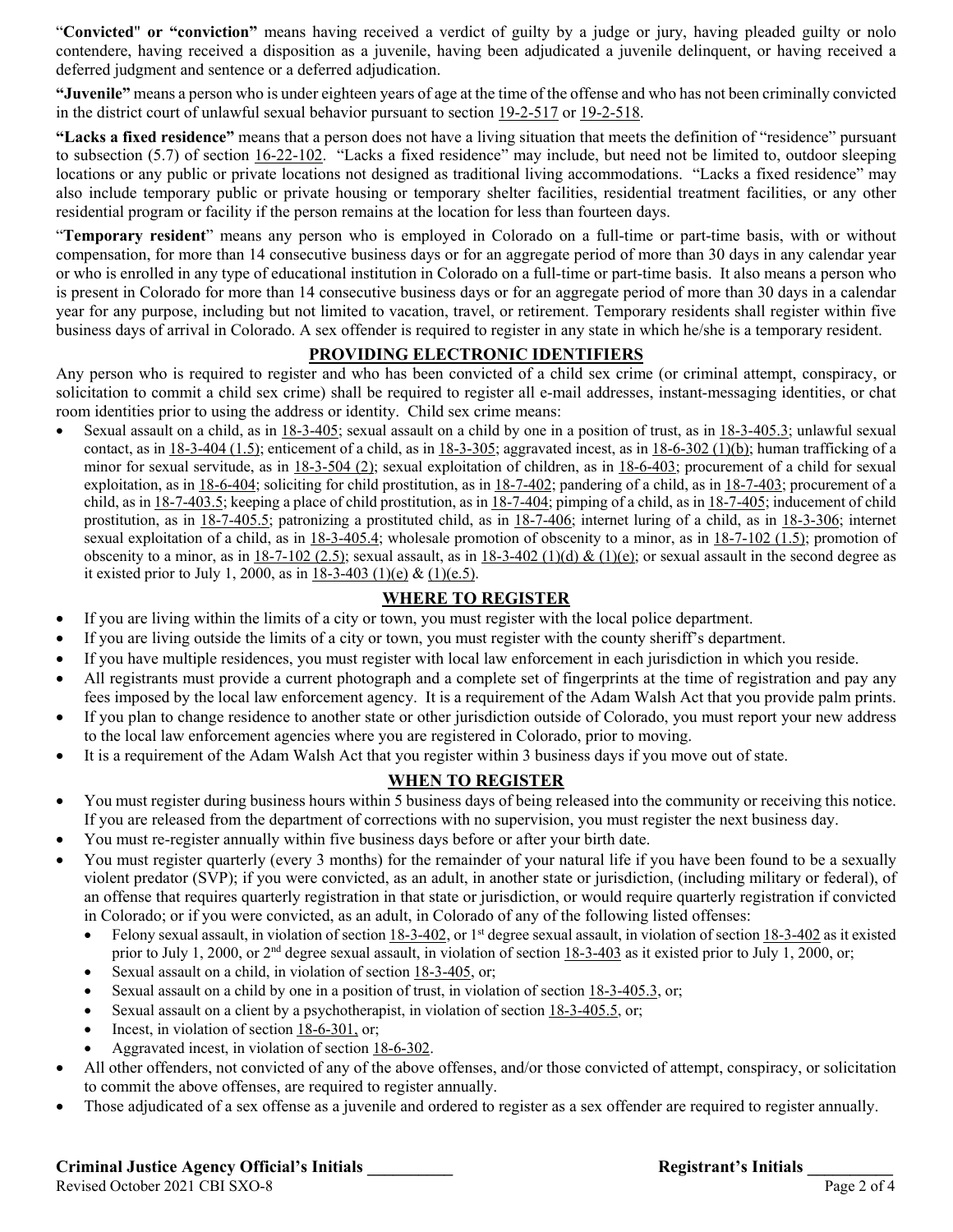- If you move within the state, you must register with the local law enforcement agency in the jurisdiction where you move within 5 business days after moving. You must notify the local law enforcement agency where you live if you change residences within that agency's jurisdiction or establish additional residences in that jurisdiction.
- You must report any change in the address/location where your vehicle, trailer, or motor home is located, if it is your residence, even if moving within the same jurisdiction where you are currently registered.
- You must re-register within 5 business days if you legally change your name.

## **REMOVAL FROM THE REGISTRY**

- Adults must continue to register as a sex offender until a Colorado court releases you from this requirement.
- Juveniles must continue to register as a sex offender until a Colorado court or a local Colorado law enforcement agency releases you from this requirement.
- For persons required to register due to a Colorado adjudication or disposition as a juvenile, the duty to register automatically terminates either when the person reaches 25 years of age or 7 years from the date the juvenile was required to register, whichever occurs later. Persons whose duty to register has automatically terminated attempting to register with local law enforcement shall be advised that their duty to register has terminated. They will be removed from any local law enforcement registry and the Colorado Bureau of Investigation (CBI) will be notified of the termination of the registration requirement. If the juvenile's name has not been automatically removed by the local law enforcement agency or the CBI, the juvenile may petition the court for an order of removal. If the person has reached age 25, or it has been 7 years from the date the juvenile was required to register (whichever occurs later) and the person has not been subsequently convicted as an adult of a sex offense, the court will order the removal of the person's name from the sex offender registry.
- If your conviction was not obtained from a Colorado court, to discontinue registration or internet posting or both, you may file a civil case with the district court in the county where you live and seek a civil order discontinuing the requirement to register or internet posting or both.
- If you suffer from a severe physical or intellectual disability, to the extent that you are permanently incapacitated and do not present an unreasonable public safety risk, you or your legal representative may file a petition with the court for an order to discontinue registration.
- If the court enters an order discontinuing your duty to register, you must send a copy of the order to the local law enforcement agency where you are registered and to the CBI.
- As an adult, if you have not been subsequently convicted or do not have a pending prosecution for an offense involving unlawful sexual behavior, you may file a petition with the court for an order to discontinue registration or website posting according to the timeframes below, pursuant to section 16-22-113. SVP's, multiple offenders (including those with at least one adult sex offense conviction), and quarterly registrants are not eligible for relief from the sex offender registration requirement and must register for life.

- Class 1, 2, or 3 felony 20 years from the date of final release from the jurisdiction of the court (If not a quarterly offense)
	- contact (M1) or  $3<sup>rd</sup>$  degree sexual assault
	- (More than one conviction in a single criminal case)
	-
	-
- 
- 
- 

Your offense: When you may petition the court:

Class 4, 5, or 6 felony, unlawful sexual 10 years from the date of final release from the jurisdiction of the court

Sexual exploitation of a child 18-6-403 (3)(b.5), 10 years from the date of final release from the jurisdiction of the court

Other misdemeanors 5 years from the date of final release from the jurisdiction of the court

Deferred sentence or adjudication After successful completion and dismissal of the case

- Internet website posting for failure to register After one year of full compliance with registration requirements
- If under 18 years of age when adjudicated After successful completion and discharge from sentence
- Human trafficking for sexual servitude After successful completion and discharge from sentence

## **LACKS A FIXED RESIDENCE**

- A sex offender who is required to register, is required to register within 5 business days before or after each time the offender ceases to lack a fixed residence and establishes a residence or ceases to reside at an address and lacks a fixed residence.
- A sex offender who is subject to annual registration and who lacks a fixed residence is subject to the self-verification enhanced reporting process, and must self-report to their registration agency quarterly. A sex offender who is subject to quarterly registration and who lacks a fixed residence is subject to the self-verification enhanced reporting process, and must self-report to their registration agency monthly.
- A sex offender who is required to register and lacks a fixed residence, and who fails to comply with the self-verification enhanced reporting process is subject to prosecution for the crime of failure to verify location as a sex offender, pursuant to section 18-3-412.6.

## **RESIDENCE VERIFICATION**

The local law enforcement agency with which a sex offender registers must verify the residential address reported by the registrant as soon as possible following the registrant's first registration and at least annually thereafter. The address reported by a sexually violent predator will be verified quarterly, pursuant to section 16-22-109.

# **Criminal Justice Agency Official's Initials \_\_\_\_\_\_\_\_\_\_ Registrant's Initials \_\_\_\_\_\_\_\_\_\_**